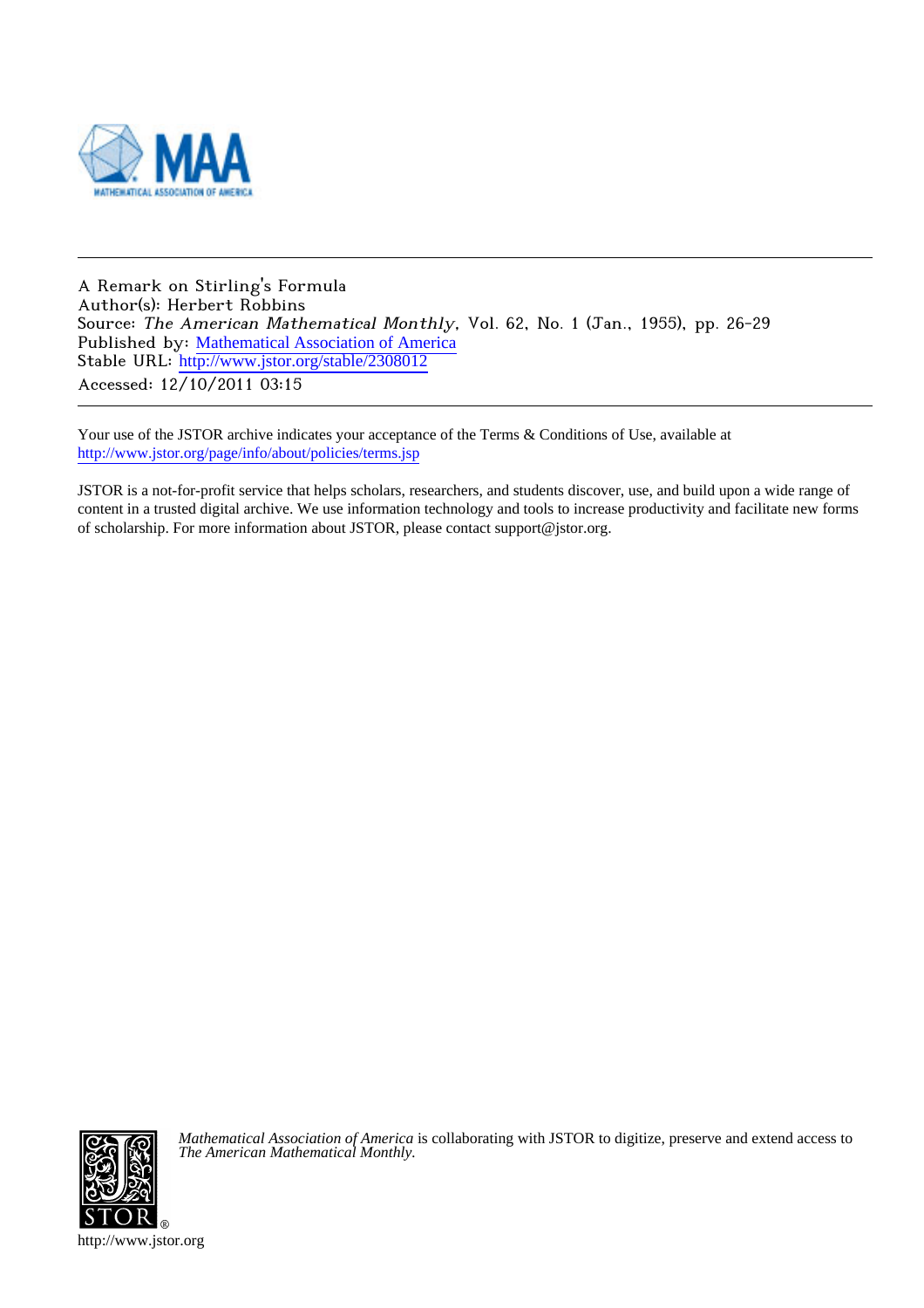## MATHEMATICAL NOTES

EDITED BY F. A. FICKEN, University of Tennessee

Material for this department should be sent to F. A. Ficken, University of Tennessee, Knoxville 16, Tenn.

## A REMARK ON STIRLING'S FORMULA

HERBERT ROBBINS, Columbia University

We shall prove Stirling's formula by showing that for  $n = 1, 2, \cdots$ 

$$
n! = \sqrt{2\pi}n^{n+1/2}e^{-n}\cdot e^{r_n}
$$

where  $r_n$  satisfies the double inequality

(2) 
$$
\frac{1}{12n+1} < r_n < \frac{1}{12n} \, .
$$

The usual textbook proofs replace the first inequality in (2) by the weaker inequality

$$
0
$$

or

$$
\frac{1}{12n+6}
$$

Proof. Let

$$
S_n = \log (n!) = \sum_{p=1}^{n-1} \log (p+1)
$$

and write

$$
\log (p+1) = A_p + b_p - \epsilon_p
$$

where

$$
A_p = \int_p^{p+1} \log x \, dx, \quad b_p = \frac{1}{2} [\log (p+1) - \log p],
$$
  

$$
\epsilon_p = \int_p^{p+1} \log x \, dx - \frac{1}{2} [\log (p+1) + \log p].
$$

The partition (3) of log  $(p+1)$ , regarded as the area of a rectangle with base  $(p, p+1)$  and height log  $(p+1)$ , into a curvilinear area, a triangle, and a small sliver\* is suggested by the geometry of the curve  $y = log x$ . Then

<sup>\*</sup> Taken from G. Darmois, Statistique Math6matique, Paris, 1928, pp. 315-317. The only novelty of the present note is the inequality (7) which permits the first part of the estimate (2).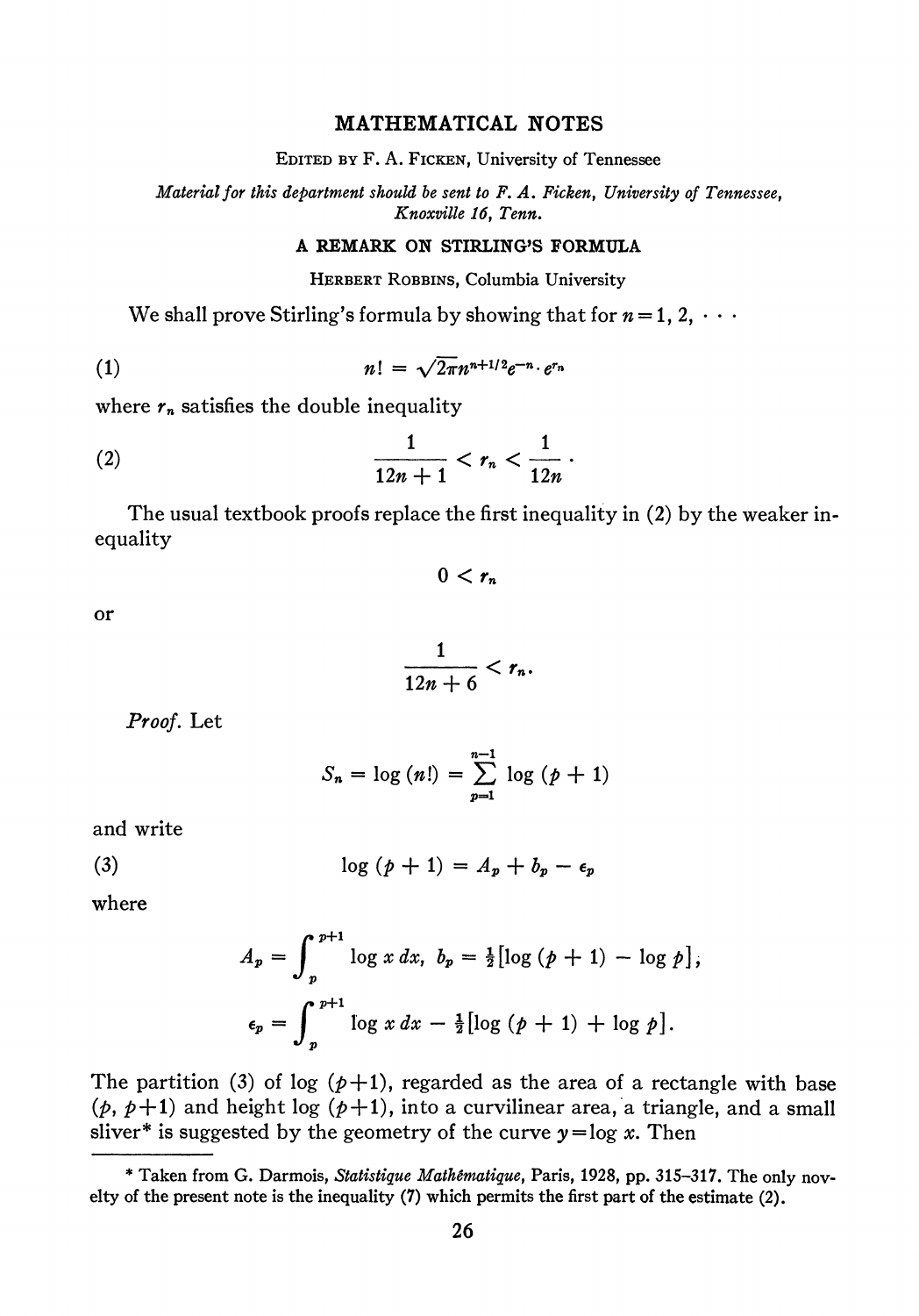$$
S_n = \sum_{p=1}^{n-1} (A_p + b_p - \epsilon_p) = \int_1^n \log x \, dx + \frac{1}{2} \log n - \sum_{p=1}^{n-1} \epsilon_p.
$$

Since  $\int \log x \, dx = x \log x - x$  we can write

(4) 
$$
S_n = (n + \frac{1}{2}) \log n - n + 1 - \sum_{p=1}^{n-1} \epsilon_p,
$$

where

$$
\epsilon_p = \frac{2p+1}{2} \log \left( \frac{p+1}{p} \right) - 1.
$$

Using the well known series

$$
\log\left(\frac{1+x}{1-x}\right) = 2\left(x + \frac{x^3}{3} + \frac{x^5}{5} + \cdots\right)
$$

valid for  $|x| < 1$ , and setting  $x = (2p+1)^{-1}$ , so that  $(1+x)/(1-x) = (p+1)/p$ , we find that

(5) 
$$
\epsilon_p = \frac{1}{3(2p+1)^2} + \frac{1}{5(2p+1)^4} + \frac{1}{7(2p+1)^6} + \cdots
$$

We can therefore bound  $\epsilon_p$  above and below:

(6) 
$$
\epsilon_p < \frac{1}{3(2p+1)^2} \left\{ 1 + \frac{1}{(2p+1)^2} + \frac{1}{(2p+1)^4} + \cdots \right\}
$$
  
\n
$$
= \frac{1}{3(2p+1)^2} \cdot \frac{1}{1 - \frac{1}{(2p+1)^2}} = \frac{1}{12} \left( \frac{1}{p} - \frac{1}{p+1} \right),
$$
\n(7)  $\epsilon_p > \frac{1}{3(2p+1)^2} \left\{ 1 + \frac{1}{3(2p+1)^2} + \frac{1}{[3(2p+1)^2]^2} + \cdots \right\}$   
\n
$$
= \frac{1}{3(2p+1)^2} \cdot \frac{1}{1 - \frac{1}{3(2p+1)^2}} > \frac{1}{12} \left( \frac{1}{p + \frac{1}{12}} - \frac{1}{p+1 + \frac{1}{12}} \right).
$$

Now define

(8) 
$$
B = \sum_{p=1}^{\infty} \epsilon_p, \qquad r_n = \sum_{p=n}^{\infty} \epsilon_p,
$$

where from (6) and (7) we have

(9) 
$$
\frac{1}{13} < B < \frac{1}{12} \, .
$$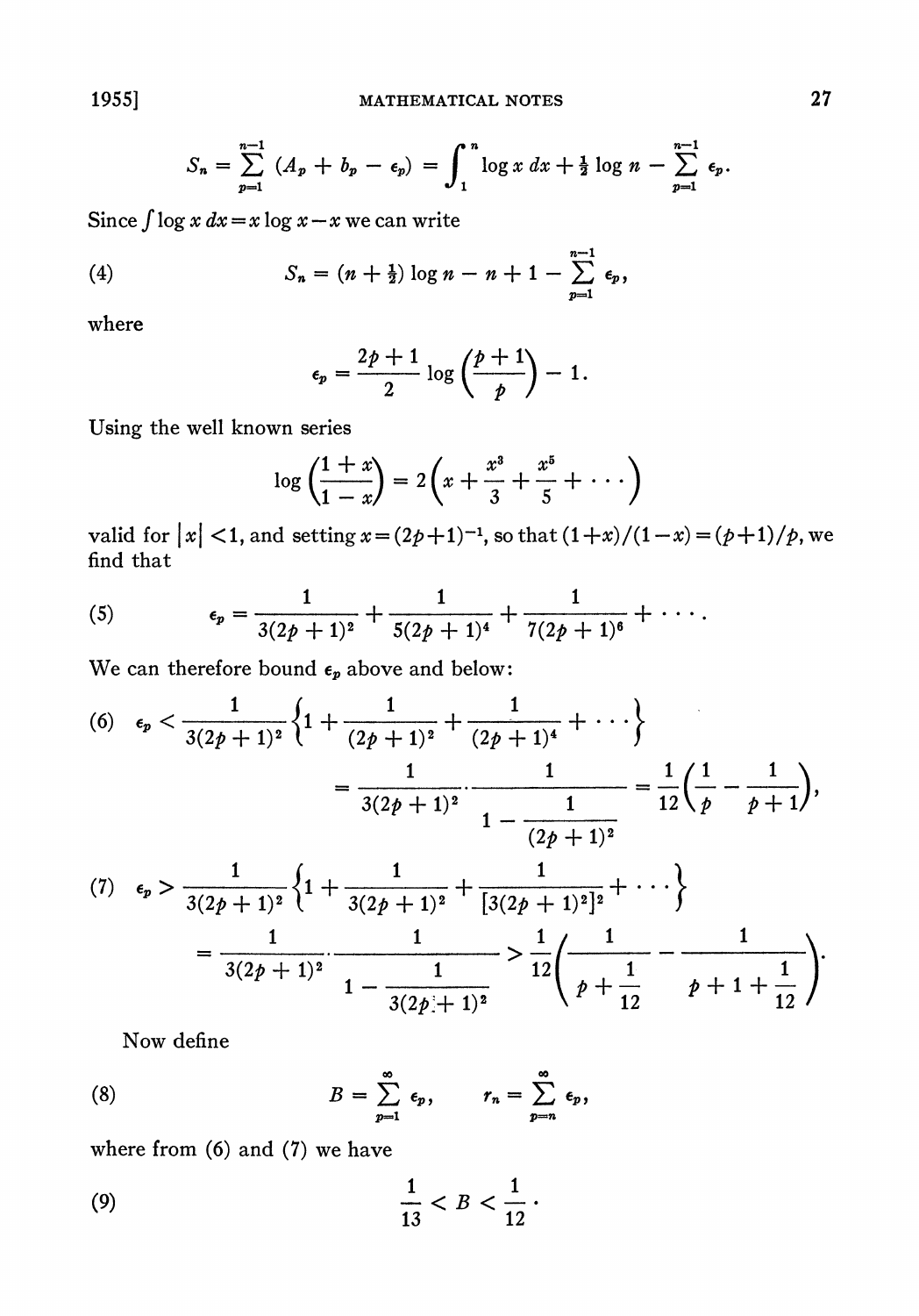Then we can write (4) in the form

$$
S_n = (n + \frac{1}{2}) \log n - n + 1 - B + r_n,
$$

or, setting  $C=e^{1-B}$ , as

$$
n! = C \cdot n^{n+1/2} e^{-n} \cdot e^{r_n},
$$

where  $r_n$  is defined by (8),  $\epsilon_p$  by (5), and from (6) and (7) we have

$$
\frac{1}{12n+1} < r_n < \frac{1}{12n}.
$$

The constant C, known from (9) to lie between  $e^{11/12}$  and  $e^{12/13}$ , may be shown by one of the usual methods to have the value  $\sqrt{2\pi}$ . This completes the proof.

The preceding derivation was motivated by the geometrically suggestive partition (3). The editor has pointed out that the inequalities (6) and (7) permit the following brief proof\* of (2). Let

$$
u_n = n!n^{-(n+1/2)}e^n
$$

Then the series

$$
\log\left(1+\frac{1}{n}\right)^{n+1/2}=1+\frac{1}{3(2n+1)^2}+\frac{1}{5(2n+1)^4}+\cdots
$$

together with (6) and (7) yield the inequalities

$$
\exp\left\{\frac{1}{12}\left(\frac{1}{n+\frac{1}{12}}-\frac{1}{n+1+\frac{1}{12}}\right)\right\}<\frac{u_n}{u_{n+1}}=e^{-1}\left(1+\frac{1}{n}\right)^{n+1/2}
$$
  

$$
<\exp\left\{\frac{1}{12}\left(\frac{1}{n}-\frac{1}{n+1}\right)\right\}.
$$

Hence

$$
v_n = u_n e^{-1/12n}
$$

increases and

$$
w_n = u_n e^{-1/(12n+1)}
$$

decreases, while

$$
v_n < w_n = v_n e^{1/12n(12n+1)}
$$

Since

$$
v_1 = e^{11/12}, \qquad w_1 = e^{12/13}
$$

<sup>\*</sup> A modification of that attributed to Ceshro by A. Fisher, Mathematical theory of probabilities, New York, 1936, pp. 93-95.